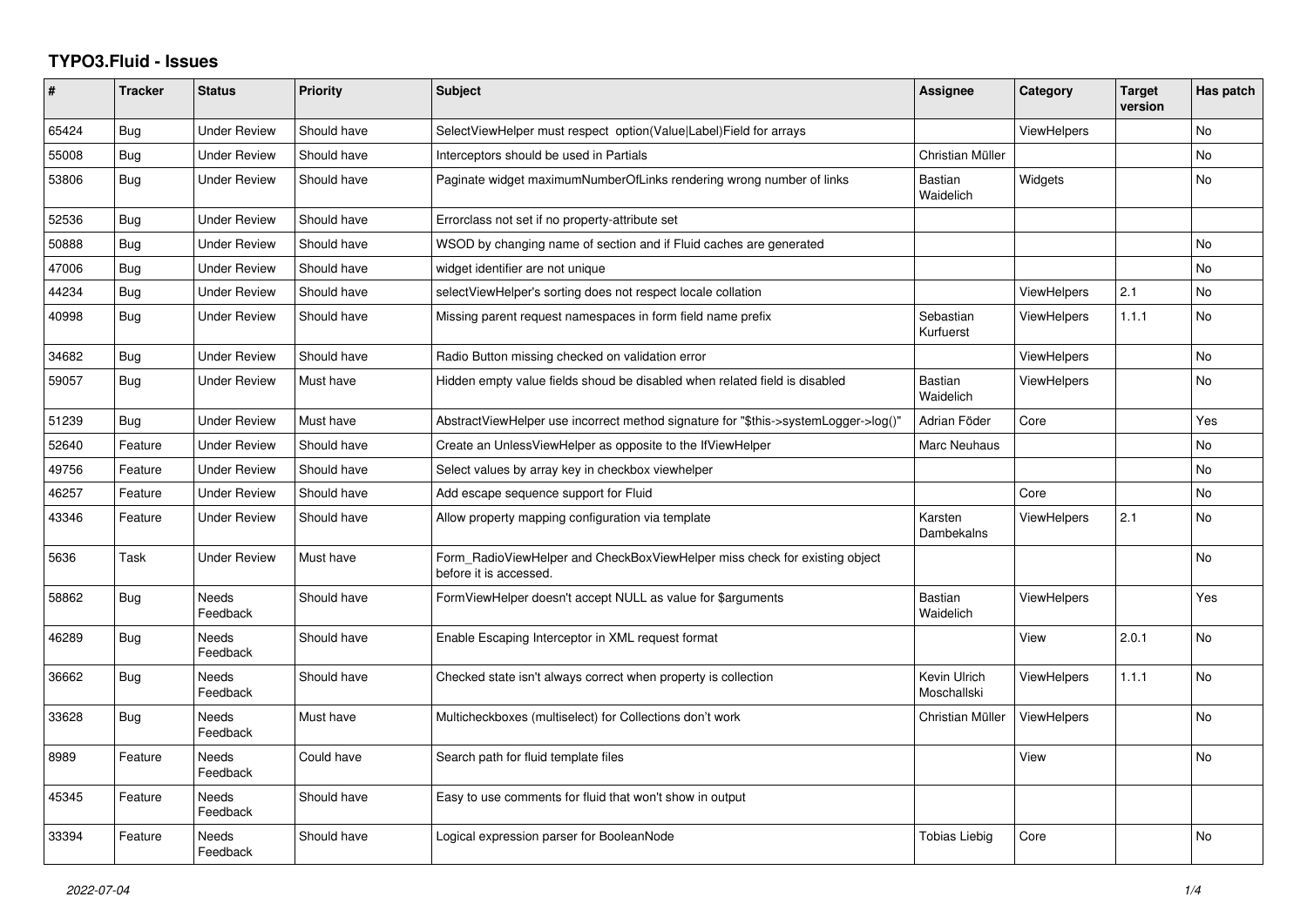| #     | <b>Tracker</b> | <b>Status</b>     | <b>Priority</b> | <b>Subject</b>                                                                                              | <b>Assignee</b>        | Category           | <b>Target</b><br>version | Has patch |
|-------|----------------|-------------------|-----------------|-------------------------------------------------------------------------------------------------------------|------------------------|--------------------|--------------------------|-----------|
| 3291  | Feature        | Needs<br>Feedback | Should have     | Cacheable viewhelpers                                                                                       |                        |                    |                          | No        |
| 46091 | Task           | Needs<br>Feedback | Should have     | Show source file name and position on exceptions during parsing                                             |                        |                    |                          | No        |
| 8491  | Task           | Needs<br>Feedback | Should have     | link.action and uri.action differ in absolute argument                                                      | Karsten<br>Dambekalns  | <b>ViewHelpers</b> |                          | <b>No</b> |
| 28551 | Bug            | Accepted          | Should have     | (v4) backport VHTest                                                                                        | Sebastian<br>Kurfuerst |                    |                          | No        |
| 9005  | Feature        | Accepted          | Could have      | Fluid Template Analyzer (FTA)                                                                               | Sebastian<br>Kurfuerst |                    |                          |           |
| 5933  | Feature        | Accepted          | Should have     | Optional section rendering                                                                                  | Sebastian<br>Kurfuerst | <b>ViewHelpers</b> |                          | No        |
| 58983 | Bug            | <b>New</b>        | Should have     | format.date does not respect linebreaks and throws exception                                                |                        |                    |                          | <b>No</b> |
| 58921 | Bug            | New               | Should have     | f:form.* VHs crash if NOT inside f:form but followed by f:form                                              |                        |                    |                          | No        |
| 54284 | <b>Bug</b>     | <b>New</b>        | Should have     | Default Option for Switch/Case VH                                                                           |                        | <b>ViewHelpers</b> |                          | No        |
| 52591 | Bug            | <b>New</b>        | Should have     | The Pagination Widget broken for joined objects                                                             |                        |                    |                          | <b>No</b> |
| 52419 | Bug            | <b>New</b>        | Should have     | Wrong PHPDocs notation for default value inline f:translate viewhelper                                      |                        |                    | 2.0                      | <b>No</b> |
| 49600 | <b>Bug</b>     | New               | Should have     | f:form tag shown as a HTML on frontend                                                                      |                        | <b>ViewHelpers</b> |                          | <b>No</b> |
| 39990 | Bug            | <b>New</b>        | Should have     | Same form twice in one template: hidden fields for empty values are only rendered<br>once                   |                        | Core               |                          | <b>No</b> |
| 37619 | Bug            | <b>New</b>        | Should have     | Fatal Error when using variable in name attribute of Section ViewHelper                                     |                        | <b>ViewHelpers</b> |                          | <b>No</b> |
| 36655 | Bug            | New               | Should have     | <b>Pagination Links</b>                                                                                     |                        | Widgets            |                          | No        |
| 30937 | Bug            | New               | Should have     | CropViewHelper stringToTruncate can't be supplied so it can't be easily extended                            |                        | ViewHelpers        |                          | Yes       |
| 28554 | Bug            | New               | Should have     | (v4) implement feature flag to disable caching                                                              |                        |                    |                          | No        |
| 28553 | Bug            | New               | Should have     | improve XHProf test setup                                                                                   |                        |                    |                          | No        |
| 28552 | Bug            | New               | Should have     | (v5) write ViewHelper test for compiled run; adjust functional test to do two passes<br>(uncached & cached) |                        |                    |                          | No        |
| 28550 | Bug            | New               | Should have     | (v4) make widgets cacheable, i.e. not implement childnodeaccess interface                                   |                        |                    |                          | No        |
| 28549 | Bug            | New               | Should have     | make widgets cacheable, i.e. not implement childnodeaccess interface                                        |                        |                    |                          | No        |
| 13045 | Bug            | New               | Should have     | Entity decode of strings are different between if-conditions and output of variable                         |                        |                    |                          |           |
| 12863 | Bug            | New               | Should have     | Attributes of a viewhelper can't contain a '-'                                                              | Sebastian<br>Kurfuerst | Core               |                          | No        |
| 8648  | Bug            | <b>New</b>        | Should have     | format.crop ViewHelper should support all features of the crop stdWrap function                             |                        | ViewHelpers        |                          | <b>No</b> |
| 3481  | Bug            | <b>New</b>        | Should have     | Use ViewHelperVariableContainer in PostParseFacet                                                           |                        | Core               |                          | <b>No</b> |
| 60856 | Bug            | New               | Must have       | Target attribute not supported by the form viewhelper                                                       |                        | ViewHelpers        |                          | Yes       |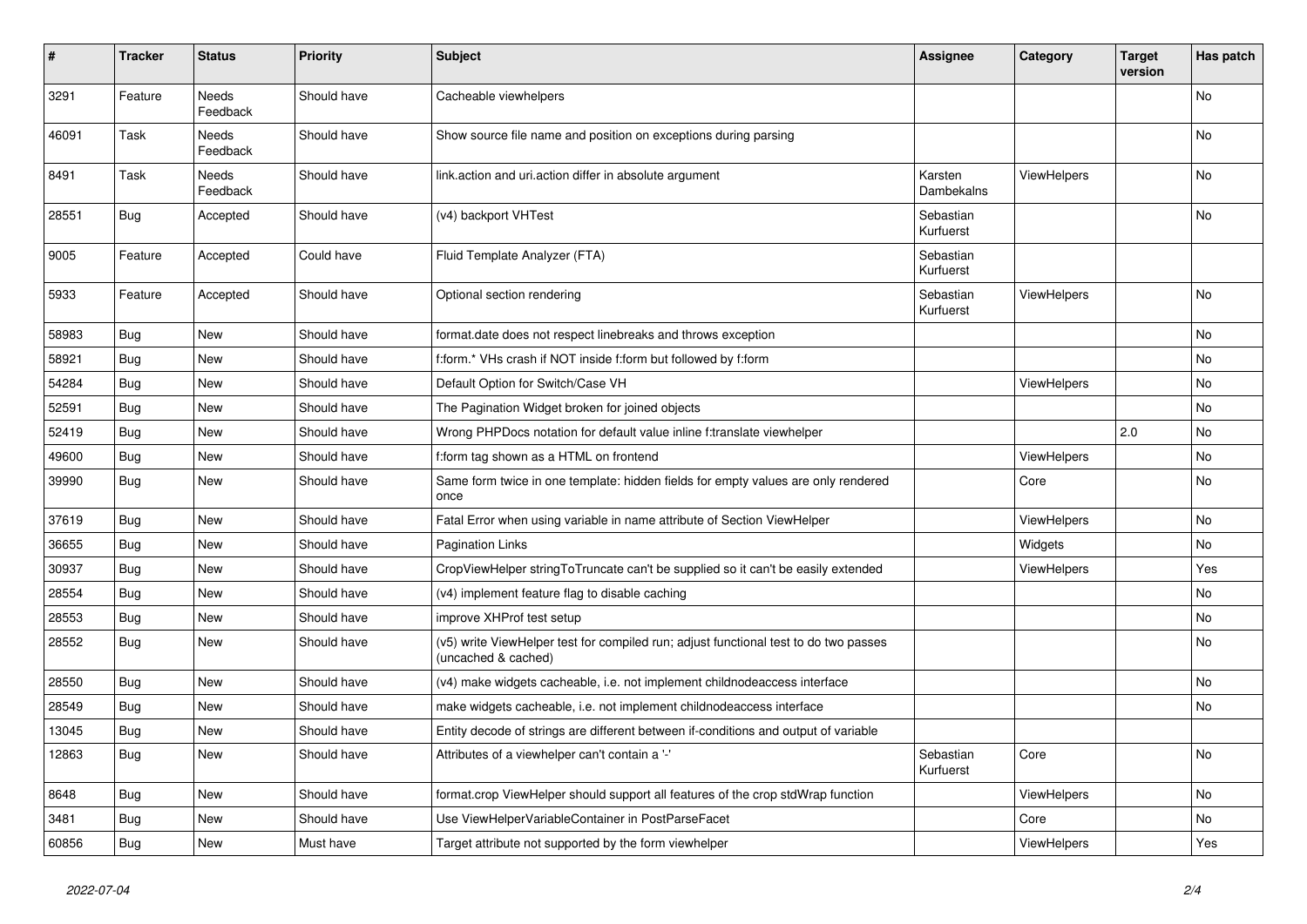| #     | <b>Tracker</b> | <b>Status</b> | <b>Priority</b> | <b>Subject</b>                                                                                | <b>Assignee</b>        | Category    | <b>Target</b><br>version | Has patch |
|-------|----------------|---------------|-----------------|-----------------------------------------------------------------------------------------------|------------------------|-------------|--------------------------|-----------|
| 57885 | Bug            | New           | Must have       | Inputs are cleared from a second form if the first form produced a vallidation error          |                        |             |                          | No        |
| 49038 | Bug            | New           | Must have       | form.select does not select the first item if prependOptionValue is used                      |                        |             |                          | No        |
| 45384 | Bug            | New           | Must have       | Persisted entity object in widget-configuration cannot be deserialized (after reload)         |                        | Widgets     | 2.0.1                    | No        |
| 40064 | Bug            | New           | Must have       | Multiselect is not getting persisted                                                          |                        | ViewHelpers |                          | <b>No</b> |
| 38369 | Bug            | New           | Must have       | Resource ViewHelpers should not fall back to request package                                  |                        | View        |                          | No        |
| 33551 | Bug            | New           | Must have       | View helper values break out of a partial scope                                               | Sebastian<br>Kurfuerst | Core        |                          | No        |
| 27607 | Bug            | New           | Must have       | Make Fluid comparisons work when first element is STRING, second is NULL.                     |                        | Core        |                          | No        |
| 62346 | Feature        | New           | Could have      | f:comment should have high precende                                                           |                        | Core        | 3.x                      | No        |
| 60181 | Feature        | New           | Could have      | Caching mechanism for Fluid Views/Templates                                                   |                        | View        |                          | No        |
| 48355 | Feature        | New           | Could have      | Assign output of viewhelper to template variable for further processing.                      |                        |             |                          |           |
| 36559 | Feature        | New           | Could have      | New widget progress bar                                                                       |                        |             |                          | Yes       |
| 30555 | Feature        | New           | Could have      | Make TagBuilder more extensible                                                               |                        | Core        |                          | No        |
| 10472 | Feature        | <b>New</b>    | Could have      | Fluid Standalone distribution                                                                 |                        | Core        |                          | No.       |
| 7608  | Feature        | New           | Could have      | Configurable shorthand/object accessor delimiters                                             |                        | Core        |                          | Yes       |
| 3725  | Feature        | New           | Could have      | <b>CSS Engine</b>                                                                             | Christian Müller       | ViewHelpers |                          | No        |
| 1907  | Feature        | New           | Could have      | Default values for view helpers based on context                                              |                        | Core        |                          |           |
| 60271 | Feature        | New           | Should have     | Paginate viewhelper, should also support arrays                                               |                        |             |                          | No        |
| 60003 | Feature        | New           | Should have     | Add required-Attribute to f:form.password                                                     |                        | ViewHelpers |                          | No        |
| 51277 | Feature        | New           | Should have     | ViewHelper context should be aware of actual file occurrence                                  |                        |             |                          | No        |
| 46545 | Feature        | New           | Should have     | Better support for arrays in options of SelectViewHelper                                      |                        |             |                          | No        |
| 45153 | Feature        | New           | Should have     | f:be.menus.actionMenuItem - Detection of the current select option is insufficient            |                        |             |                          | No        |
| 42397 | Feature        | New           | Should have     | Missing viewhelper for general links                                                          |                        |             |                          | No        |
| 40081 | Feature        | New           | Should have     | Allow assigned variables as keys in arrays                                                    |                        |             |                          | No        |
| 39936 | Feature        | New           | Should have     | registerTagAttribute should handle default values                                             |                        | ViewHelpers |                          | No        |
| 38130 | Feature        | New           | Should have     | Checkboxes and multiple select fields should have an assignable default value                 |                        |             |                          | No        |
| 37095 | Feature        | New           | Should have     | It should be possible to set a different template on a Fluid TemplateView inside an<br>action | Christopher<br>Hlubek  |             |                          | No        |
| 36410 | Feature        | New           | Should have     | Allow templates to send arguments back to layout                                              |                        | ViewHelpers |                          | No        |
| 33215 | Feature        | New           | Should have     | RFC: Dynamic values in ObjectAccess paths                                                     |                        |             |                          | No        |
| 31955 | Feature        | New           | Should have     | f:uri.widget                                                                                  |                        | Widgets     |                          | No        |
| 9514  | Feature        | New           | Should have     | Support explicit Array Arguments for ViewHelpers                                              |                        |             |                          |           |
| 4704  | Feature        | New           | Should have     | Improve parsing exception messages                                                            |                        | Core        |                          |           |